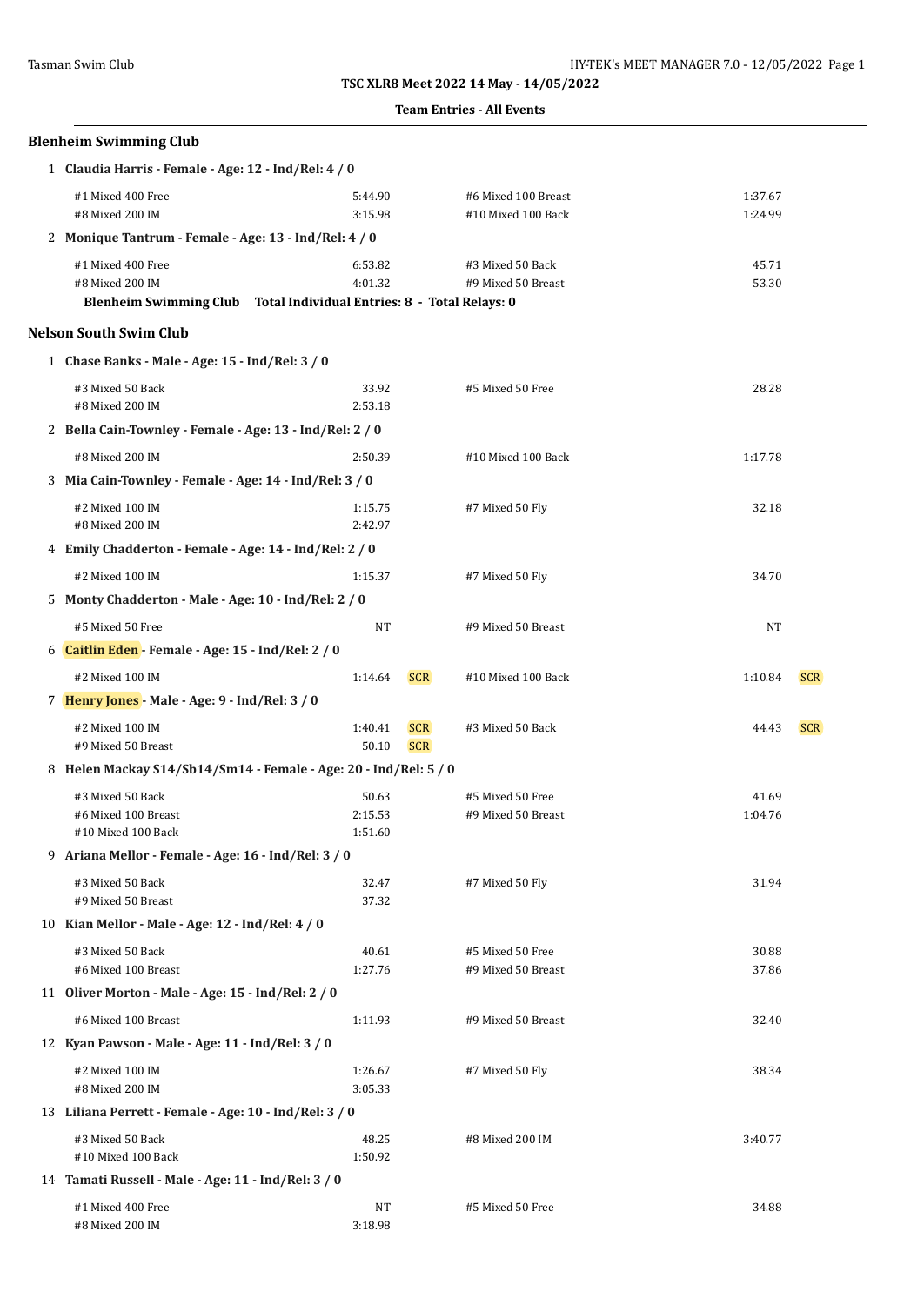#### **Team Entries - All Events**

|                                                             | <b>Nelson South Swim Club</b>                                                                                  |                    |                          |                                        |                    |            |
|-------------------------------------------------------------|----------------------------------------------------------------------------------------------------------------|--------------------|--------------------------|----------------------------------------|--------------------|------------|
|                                                             | 15 Alexis Sandall - Female - Age: 14 - Ind/Rel: 3 / 0                                                          |                    |                          |                                        |                    |            |
|                                                             | #1 Mixed 400 Free<br>#8 Mixed 200 IM                                                                           | 5:27.83<br>2:53.35 |                          | #6 Mixed 100 Breast                    | 1:25.35            |            |
|                                                             | 16 Tom Schaper - Male - Age: 12 - Ind/Rel: 4 / 0                                                               |                    |                          |                                        |                    |            |
|                                                             | #2 Mixed 100 IM<br>#5 Mixed 50 Free                                                                            | <b>NT</b><br>38.75 |                          | #3 Mixed 50 Back<br>#9 Mixed 50 Breast | 58.47<br><b>NT</b> |            |
| 17 <b>Georgia Scott</b> - Female - Age: 11 - Ind/Rel: 3 / 0 |                                                                                                                |                    |                          |                                        |                    |            |
|                                                             | #2 Mixed 100 IM<br>#9 Mixed 50 Breast                                                                          | 1:31.53<br>45.67   | <b>SCR</b><br><b>SCR</b> | #6 Mixed 100 Breast                    | 1:39.10            | <b>SCR</b> |
|                                                             | 18 Catherine Taylor - Female - Age: 11 - Ind/Rel: 4 / 0                                                        |                    |                          |                                        |                    |            |
|                                                             | #2 Mixed 100 IM<br>#7 Mixed 50 Fly                                                                             | 1:37.97<br>49.99   |                          | #5 Mixed 50 Free<br>#10 Mixed 100 Back | 40.13<br>1:43.26   |            |
|                                                             | 19 Charlotte Taylor - Female - Age: 13 - Ind/Rel: 4 / 0                                                        |                    |                          |                                        |                    |            |
|                                                             | #1 Mixed 400 Free<br>#8 Mixed 200 IM<br>20 Corey Tremblay - Male - Age: 14 - Ind/Rel: 3 / 0                    | 5:50.68<br>3:11.30 |                          | #5 Mixed 50 Free<br>#10 Mixed 100 Back | 34.69<br>1:33.62   |            |
|                                                             |                                                                                                                |                    |                          |                                        |                    |            |
|                                                             | #1 Mixed 400 Free<br>#10 Mixed 100 Back                                                                        | 4:47.41<br>1:12.16 |                          | #5 Mixed 50 Free                       | 28.32              |            |
|                                                             | 21 Laura Tremblay - Female - Age: 11 - Ind/Rel: 3 / 0                                                          |                    |                          |                                        |                    |            |
|                                                             | #2 Mixed 100 IM<br>#9 Mixed 50 Breast<br>Nelson South Swim Club Total Individual Entries: 64 - Total Relays: 0 | 1:35.37<br>47.45   |                          | #6 Mixed 100 Breast                    | 1:45.77            |            |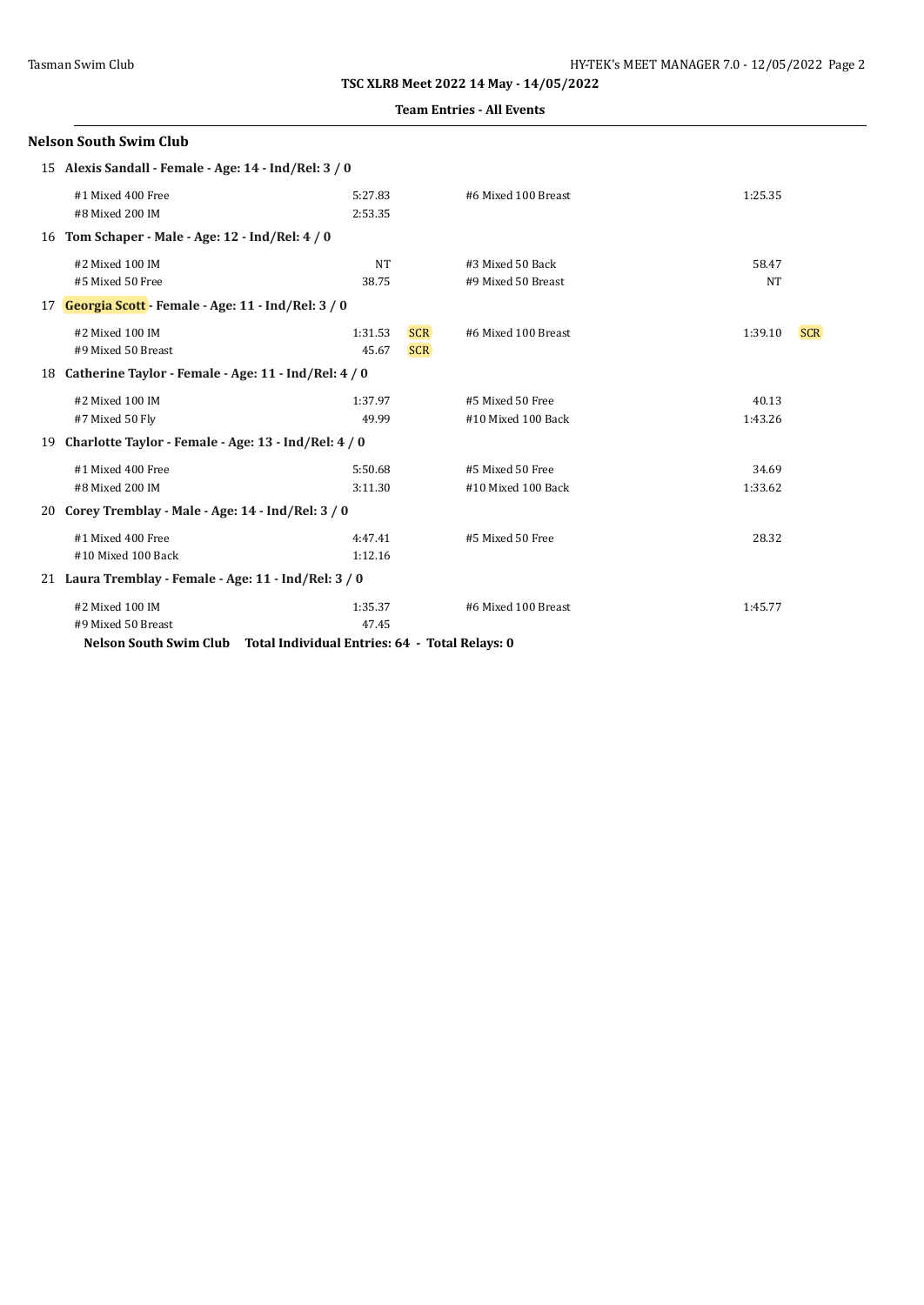#### **Team Entries - All Events**

|   | Tasman Swim Club                                          |                    |            |                                           |                    |            |
|---|-----------------------------------------------------------|--------------------|------------|-------------------------------------------|--------------------|------------|
|   | 1 Samara Adams - Female - Age: 14 - Ind/Rel: 2 / 0        |                    |            |                                           |                    |            |
|   | #1 Mixed 400 Free                                         | 6:08.47            |            | #8 Mixed 200 IM                           | NT                 |            |
|   | 2 Jemima Barr - Female - Age: 16 - Ind/Rel: 3 / 0         |                    |            |                                           |                    |            |
|   | #3 Mixed 50 Back<br>#10 Mixed 100 Back                    | 32.54<br>1:06.78   |            | #7 Mixed 50 Fly                           | 29.74              |            |
|   | 3 Saffron Berriman - Female - Age: 15 - Ind/Rel: 2 / 0    |                    |            |                                           |                    |            |
|   | #8 Mixed 200 IM                                           | 2:58.44            | <b>SCR</b> | #11 Mixed 800 Free                        | 11:36.80           | <b>SCR</b> |
|   | 4 Theodore Berriman - Male - Age: 13 - Ind/Rel: 2 / 0     |                    |            |                                           |                    |            |
|   | #1 Mixed 400 Free                                         | NT                 | <b>SCR</b> | #8 Mixed 200 IM                           | NT                 | <b>SCR</b> |
|   | 5 Billy Bradley - Male - Age: 15 - Ind/Rel: 2 / 0         |                    |            |                                           |                    |            |
|   | #1 Mixed 400 Free                                         | NT                 |            | #8 Mixed 200 IM                           | 3:39.57            |            |
|   | 6 Harriett Daly - Female - Age: 11 - Ind/Rel: 3 / 0       |                    |            |                                           |                    |            |
|   | #1 Mixed 400 Free<br>#10 Mixed 100 Back                   | 6:08.16<br>1:31.34 |            | #8 Mixed 200 IM                           | 3:15.94            |            |
|   | 7 Katie Edwards - Female - Age: 16 - Ind/Rel: 3 / 0       |                    |            |                                           |                    |            |
|   | #4 Mixed 200 Fly<br>#10 Mixed 100 Back                    | 3:26.42<br>1:19.29 |            | #8 Mixed 200 IM                           | 3:06.88            |            |
| 8 | Gordon Hu - Male - Age: 11 - Ind/Rel: 4 / 0               |                    |            |                                           |                    |            |
|   | #2 Mixed 100 IM<br>#7 Mixed 50 Fly                        | 1:38.76<br>49.69   |            | #5 Mixed 50 Free<br>#9 Mixed 50 Breast    | 36.25<br>47.73     |            |
|   | 9 Lono Kalani - Male - Age: 13 - Ind/Rel: 3 / 0           |                    |            |                                           |                    |            |
|   | #1 Mixed 400 Free                                         | 4:57.55            |            | #5 Mixed 50 Free                          | 27.79              |            |
|   | #8 Mixed 200 IM                                           | 2:34.72            |            |                                           |                    |            |
|   | 10 Maicah Kalani - Male - Age: 11 - Ind/Rel: 3 / 0        |                    |            |                                           |                    |            |
|   | #1 Mixed 400 Free<br>#8 Mixed 200 IM                      | 5:34.45<br>3:03.18 |            | #6 Mixed 100 Breast                       | 1:38.90            |            |
|   | 11 Riley Kenyon - Female - Age: 8 - Ind/Rel: 3 / 0        |                    |            |                                           |                    |            |
|   | #3 Mixed 50 Back<br>#9 Mixed 50 Breast                    | NT<br><b>NT</b>    |            | #5 Mixed 50 Free                          | NT                 |            |
|   | 12 Marcell Kepess - Male - Age: 13 - Ind/Rel: 2 / 0       |                    |            |                                           |                    |            |
|   | #5 Mixed 50 Free                                          | 32.31              |            | #11 Mixed 800 Free                        | 11:15.27           |            |
|   | 13 Mya Ketel - Female - Age: 15 - Ind/Rel: 3 / 0          |                    |            |                                           |                    |            |
|   | #2 Mixed 100 IM<br>#9 Mixed 50 Breast                     | 1:14.78<br>35.32   |            | #5 Mixed 50 Free                          | 30.28              |            |
|   | 14 Keshia Linyard - Female - Age: 13 - Ind/Rel: 4 / 0     |                    |            |                                           |                    |            |
|   | #1 Mixed 400 Free<br>#8 Mixed 200 IM                      | NT<br>3:00.02      |            | #6 Mixed 100 Breast<br>#10 Mixed 100 Back | 1:28.38<br>1:20.44 |            |
|   | 15 Nia Linyard - Female - Age: 11 - Ind/Rel: 3 / 0        |                    |            |                                           |                    |            |
|   | #6 Mixed 100 Breast<br>#10 Mixed 100 Back                 | 1:38.42<br>1:35.83 |            | #8 Mixed 200 IM                           | 3:22.87            |            |
|   | 16 Alexandra Marshall - Female - Age: 15 - Ind/Rel: 3 / 0 |                    |            |                                           |                    |            |
|   | #1 Mixed 400 Free<br>#10 Mixed 100 Back                   | 4:38.05<br>1:10.43 | <b>SCR</b> | #8 Mixed 200 IM                           | 2:37.54            |            |
|   | 17 Brianna McKay - Female - Age: 13 - Ind/Rel: 3 / 0      |                    |            |                                           |                    |            |
|   | #1 Mixed 400 Free<br>#8 Mixed 200 IM                      | 5:25.47<br>2:47.04 |            | #6 Mixed 100 Breast                       | 1:28.13            |            |